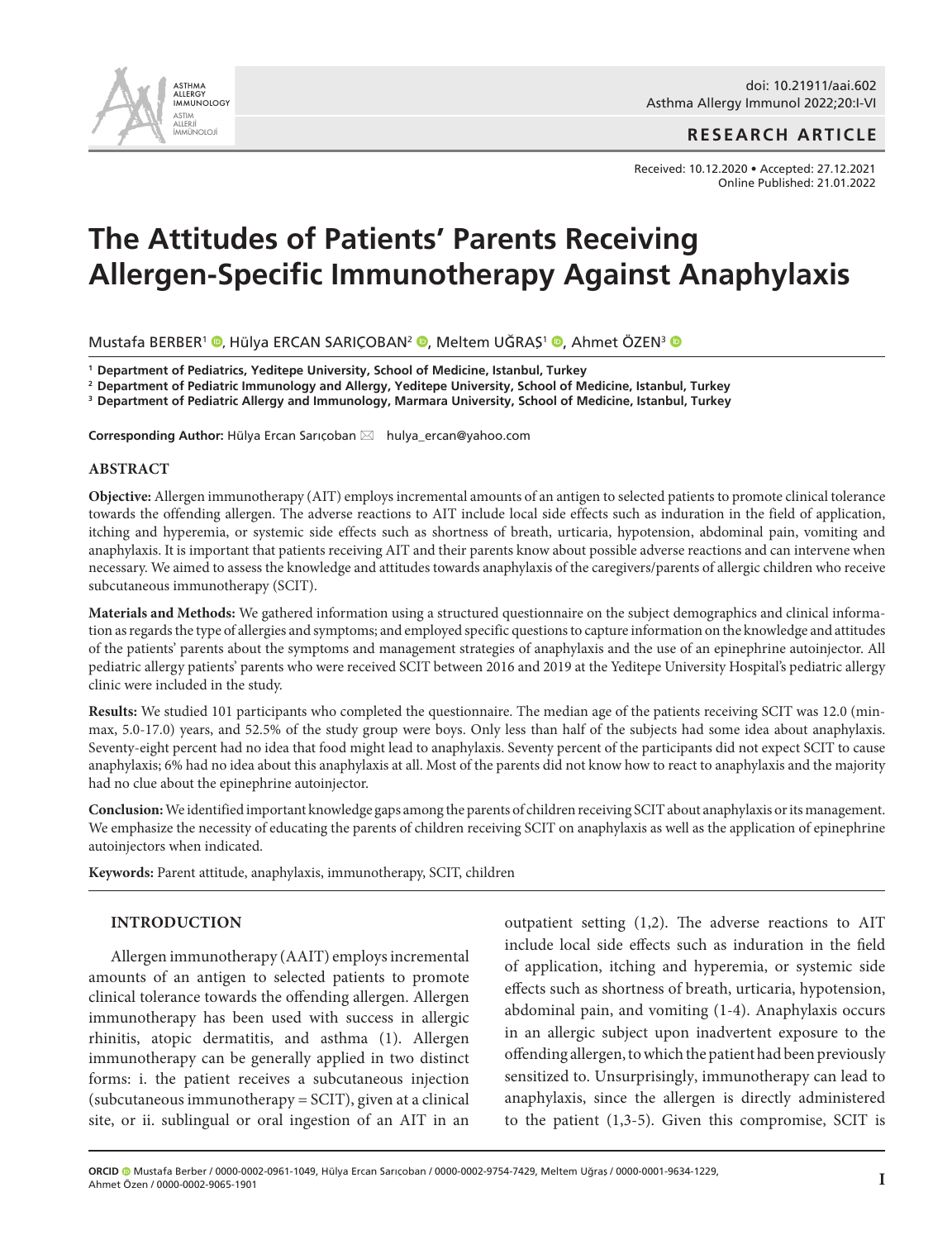implemented only in tertiary care units well-prepared with the emergency care resources; patients are maintained under observation for a certain time following injection to watch for any possible reactions (1,6). There are anecdotal descriptions of anaphylaxis following SCIT occurring even after discharge from the facility, or with oral AIT, when subjects are outside a clinical environment (3,7-9). Previous research has established certain risk factors that predispose subjects to such incidents: uncontrolled asthma, history of systemic reactions after application of SCIT, insufficient observation time after the dose, late-onset reactions, betablocker use during SCIT, and the presence of grass-pollen allergy in term of the pollen season (3,7,8,10-12). General practice demands that allergic subjects and/or caretakers, if the patient is a minor, be educated for anaphylaxis and its management before prescription of SCIT. We are not familiar with a publication in the English language that reports on the competence of patients and/or parents to deal with anaphylaxis outside the hospital. In the present study, we sought information to capture the knowledge and attitudes of the patients and caregivers/parents who receive SCIT regarding the most dangerous side effect of immunotherapy, namely anaphylaxis.

#### **MATERIALS and METHODS**

A questionnaire assessing the knowledge of participants on anaphylaxis and the emergency treatment facilities was handed over to the patients receiving SCIT and/or their parents.. We included the parents of all pediatric allergy patients who received SCIT between 2016 and 2019 at the Yeditepe University Hospital pediatric allergy clinic. Patients who did not sign the consent form were excluded from the study. All the patients in this study continued to receive SCIT at our clinic. Before SCIT. all the patients and their parents have been educated about anaphylaxis and a consent form that included anaphylaxis and other risks of SCIT was obtained. In addition, an epinephrine autoinjector was prescribed to patients who have venom allergy and the method of use was explained for home use if necessary. This questionnaire was formerly used for evaluating primary school teachers' knowledge and perspectives towards anaphylaxis, and was revised for the present study (13). The questions included: i. What are the potential causes of anaphylaxis, ii. What alterations happen in the body during anaphylaxis, iii. How would you react to anaphylaxis, iv. What medications that can be used during anaphylaxis are you aware of? The questionnaire is presented in Supplementary Table. We received IRB

approval from the Local Ethics Committee and informed consent from the research participants under the Helsinki principles for the enrollment of human subjects (decision no: 63/519).

### **Statistical Analysis**

Demographical data is given as median, mean ± standard deviation, and the number and percentage of children as appropriate. Data was analyzed by using IBM SPSS 22.0 (Chicago, IL, USA).

### **RESULTS**

We studied 101 participants who completed the questionnaire. Table I presents the demographic features of the patients who had been on immunotherapy. The mean age of patients receiving SCIT was 12.0 (5.0-17.0) years, and 52.5% of the study group were boys. The mean age at disease onset was 4.0 (1.0-15.0) years. As of the time

**Table I: The demographic features of the patients receiving immunotherapy.**

|                                                                 | $n(\%)$         |
|-----------------------------------------------------------------|-----------------|
| Age (years)                                                     | $12.0(5-17)$    |
| Sex                                                             |                 |
| Male                                                            | 53 (52.5)       |
| Female                                                          | 48 (47.5)       |
| Disease onset age (years)                                       | $4.0(1.0-15.0)$ |
| Atopy to                                                        |                 |
| Mite                                                            | 47 (46.5)       |
| Pollen                                                          | 3(3.0)          |
| Mite+pollen                                                     | 45 (44.6)       |
| Venom                                                           | 6(5.9)          |
| <b>Actual Disease</b>                                           |                 |
| Asthma                                                          | 47 (46.5)       |
| Allergic Rhinitis (AR)                                          | 20(19.8)        |
| $Asthma+AR$                                                     | 26(25.7)        |
| Atopic Dermatitis (AD)                                          | 2(2.0)          |
| Anaphylaxis (venom)                                             | 6(6.0)          |
| Are you aware of the symptoms of a severe<br>allergic reaction? |                 |
| Yes                                                             | 37(36.6)        |
| $\rm N_{0}$                                                     | 64 (63.4)       |
| Have you been informed about<br>anaphylaxis before?             |                 |
| Yes                                                             | 44 (43.6)       |
| How were you informed?                                          | 34 (77.3)       |
| Doctor booklet                                                  | 6(13.6)         |
| <b>Booklet</b>                                                  | 4(9.1)          |
| Internet-Media                                                  |                 |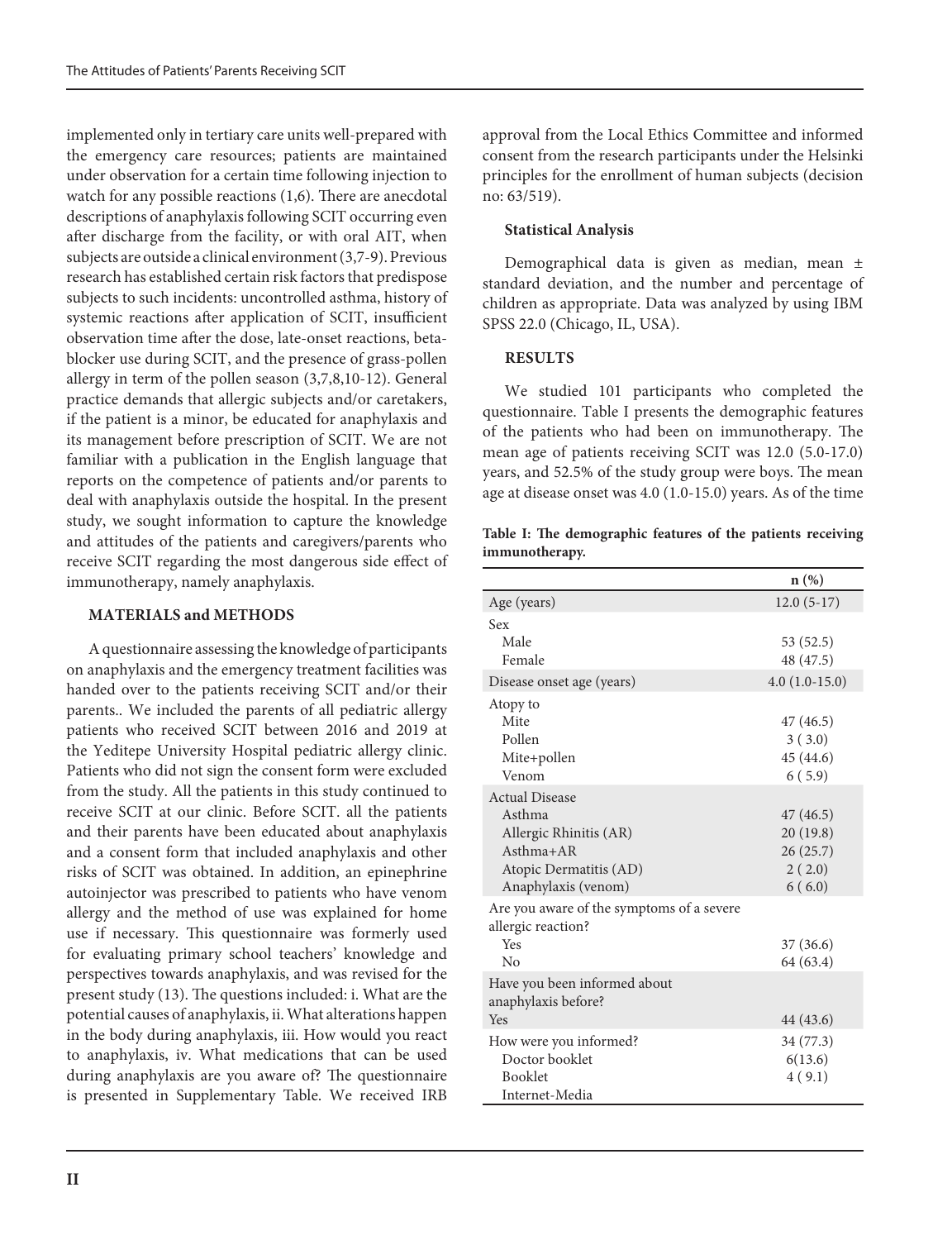we completed the questionnaire, 36.7% of the patients had experienced a severe allergic reaction, and 43.6% of the parents had some knowledge about anaphylaxis. When we asked how that knowledge was gained, the source that trained the participants about anaphylaxis was a physician in 77.3% of the cases.

We present data on the parents' knowledge about the symptoms and causes of anaphylaxis in Table II. When asking about the potential causes of anaphylaxis, 75% of the participants thought that anaphylaxis can be caused by house dust mites; followed by pollens (43%), medications (5%), food (6%), and venom (3%). Interestingly, 38% of the participants believed that tobacco smoke could cause anaphylaxis. Seventy-eight percent stated they were unaware that foods might cause anaphylaxis. Thirty-three

| Table II: Parents' knowledge about symptoms and causes of |  |  |  |
|-----------------------------------------------------------|--|--|--|
| anaphylaxis.                                              |  |  |  |

|                                                                      | $n(\%)$                                                                     |
|----------------------------------------------------------------------|-----------------------------------------------------------------------------|
| What type of substances can cause a severe<br>allergic reaction?     |                                                                             |
| Pollen<br>Food<br>Mite<br>Medications<br>Mold<br>Cigarettes<br>Venom | 43 (42.6)<br>6(5.9)<br>76 (75.2)<br>5(4.9)<br>2(1.9)<br>38 (37.6)<br>3(2.9) |
| Is exercise one of the causes of severe allergic<br>reactions?       |                                                                             |
| Yes<br>No<br>No idea                                                 | 33 (32.7)<br>55 (54.5)<br>13(12.8)                                          |
| Can your immunotherapy cause severe allergic<br>reactions?           |                                                                             |
| Yes<br>$\overline{N}$<br>No idea                                     | 24 (23.8)<br>71 (70.3)<br>6(5.9)                                            |
| Is rubber one of the causes of severe allergic<br>reactions?         |                                                                             |
| Yes<br>No<br>No idea                                                 | 32 (31.7)<br>63 (62.4)<br>6(5.9)                                            |
| What type of foods can cause a severe allergic<br>reaction?          |                                                                             |
| Egg<br>Strawberry<br><b>Nuts</b><br>Chocolate<br>No idea             | 14 (13.9)<br>7(6.9)<br>2(2.0)<br>4(4.0)<br>74 (73.2)                        |

percent of them thought exercise or rubber could cause anaphylaxis. Although 70% of the participants did not think the SCIT treatment could cause anaphylaxis, and 6% did not understand about this situation. The remaining 24% thought SCIT may cause anaphylaxis.

The families' answers about the questions of anaphylaxis management are shown in Table III.

|        |  |  | Table III: Parents' knowledge about management of anaphy- |  |
|--------|--|--|-----------------------------------------------------------|--|
| laxis. |  |  |                                                           |  |

|                                                                                                             |                                                                                | $n(\%)$   |
|-------------------------------------------------------------------------------------------------------------|--------------------------------------------------------------------------------|-----------|
| What is the initial action<br>in the event of a severe<br>allergic reaction?                                | I place him/her on<br>a flat surface and<br>perform the first<br>intervention. | 7(7.0)    |
|                                                                                                             | I call the 112<br>emergency service                                            | 47 (46.5) |
|                                                                                                             | I take him/her to a<br>hospital immediately                                    | 47 (46.5  |
| Should children with<br>severe allergies carry<br>something alerting others<br>to their allergy?            | yes                                                                            | 49 (48.5) |
| What is the initial drug                                                                                    | no idea                                                                        | 71(70.3)  |
| to be used in the event of                                                                                  | antihistamines                                                                 | 8(7.9)    |
| a life-threatening allergic<br>reaction?                                                                    | Salbutamol inhalation                                                          | 21(20.8)  |
|                                                                                                             | epinephrine                                                                    | 1(1.0)    |
| Have you ever heard of<br>epinephrine as a drug?                                                            | yes                                                                            | 31(30.7)  |
| Have you ever heard of an<br>autoinjector?                                                                  | yes                                                                            | 5(5.0)    |
| If Your answer is "yes",<br>Do you know how to use<br>an autoinjector?                                      | yes                                                                            | 1(20.0)   |
| How should epinephrine                                                                                      | No idea                                                                        | 99 (98.0) |
| be administered?                                                                                            | Intramuscular                                                                  | 2(2.0)    |
| Is there an action plan to                                                                                  | yes                                                                            | 9(8.9)    |
| be used in the event of a<br>severe allergic reaction?                                                      | no                                                                             | 92 (91.1) |
|                                                                                                             | He/she could make<br>the correct order                                         | 11(10.9)  |
| What is the correct order<br>of actions to take in the<br>event of a life-threatening<br>allergic reaction? | He/she could not<br>make an order at all                                       | 32(31.7)  |
|                                                                                                             | He/she could make<br>the order without<br>the administration of<br>epinephrine | 58 (57.4) |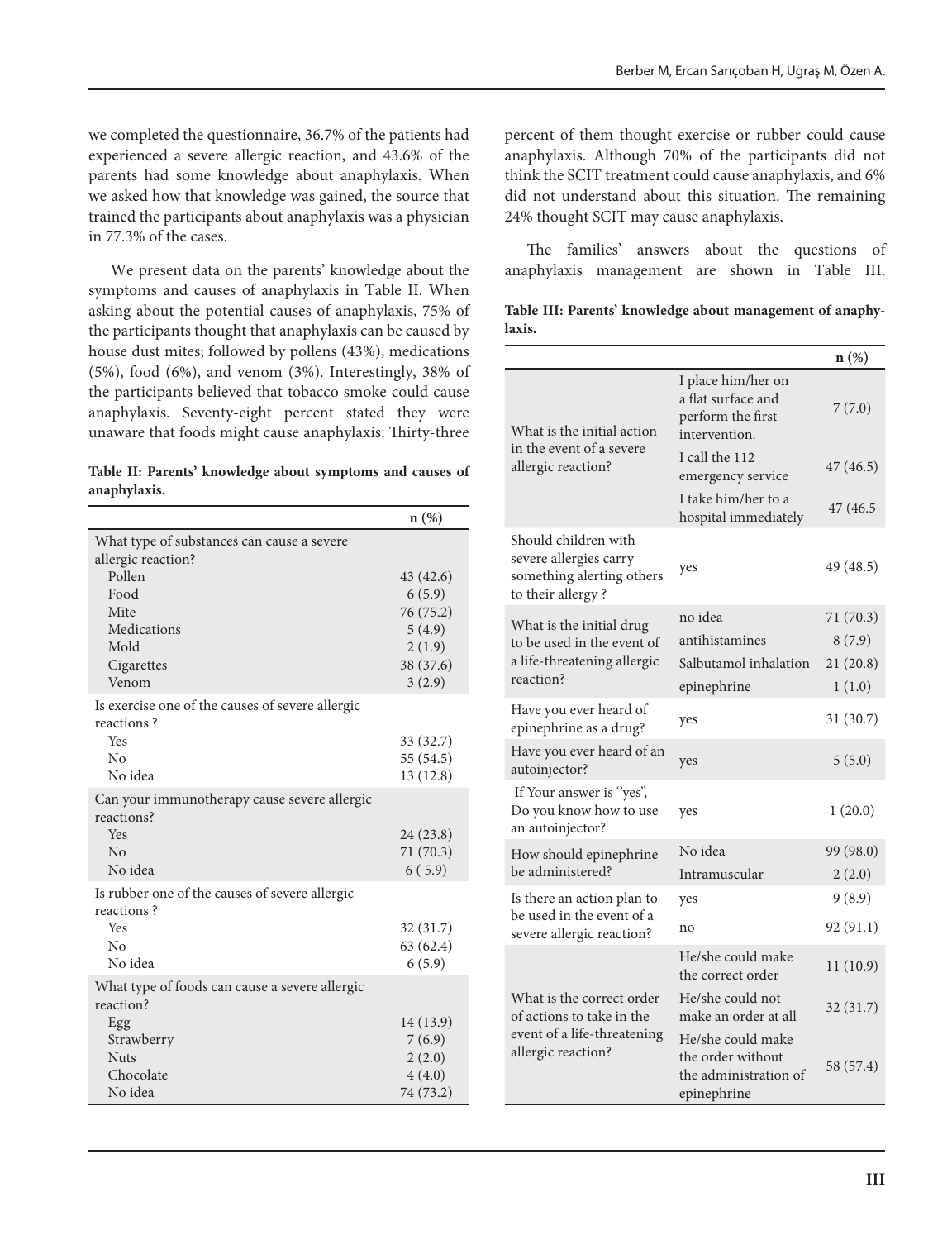Forty-eight and a half percent of families thought that the patient should carry a notification label on his/her clothing that shows the subject is allergic to an agent. Only 7% of them reported confidence in their ability to perform emergency treatment during anaphylaxis on their own. About half of the participants (46.5%) stated that they would call 112 (Turkish emergency), while the rest of the participants believed they should refer the subject to a hospital. Seventy percent of the participants stated they were not knowledgeable about the first-line medication during anaphylaxis, while 20% responded that they would use salbutamol inhalation and another 8% were in favor of antihistamine use as the first-line treatment. Only a single participant (1.0%) responded that he would immediately use epinephrine for anaphylaxis treatment. When we asked if the subjects had ever heard of Epinephrine, 31% stated they heard about this medication and 5% knew specifically about the epinephrine autoinjector. Only one subject (a parent of a venom allergic child) reported that he knew the application of epinephrine autoinjector (and he was not a healthcare worker). Among the subjects, 9% thought they had an action plan for severe allergic reactions. Only 11% of the caregivers could develop a correct algorithm for lifesaving management.

# **DISCUSSION**

Our findings show that the parents of children who are on SCIT have major knowledge gaps about the recognition and treatment of anaphylaxis: they appear to be unaware of the causes of anaphylaxis, they did not even know that SCIT carries an anaphylaxis risk, and they were unaware of epinephrine as a medication or an epinephrine autoinjector to use in the emergency treatment of anaphylaxis. Even in the case of parents of children with a venom allergy, only a single subject was knowledgeable and confident about administering an epinephrine autoinjector. The common causes of anaphylaxis in childhood include foods, drugs, and insect venoms; however, most of the parents did not assume foods or drugs can cause anaphylaxis during childhood (1,2,10). Intriguingly, when testing the answers given by each parent, there was a perception by the parents that the most important factor that causes an allergy is the one that his/her child is allergic to. Importantly, 70% of the participants did not think SCIT itself is a cause of anaphylaxis while 6% had no comment on this association. Previous reports show that among patients who receive SCIT, anaphylaxis can be seen during or after the injection (1,11,12,14,15). Thus, the common practice states that patients should be given SCIT shots in well-equipped clinics that can handle anaphylaxis management; patients should also be kept at the hospital or clinics for some time following injections to watch for side effects (1,6,15). Not with standing these precautions, there is still a risk that anaphylaxis develops after the patient leaves the health care facility (7,8,15). Therefore, both the patients receiving SCIT and their caregivers must be trained about recognizing and managing anaphylaxis, including the application of epinephrine autoinjector in the event of anaphylaxis (1). Previous reports show that patients with allergic asthma whose disease is not wellcontrolled are at an increased risk of anaphylaxis, and when it happens, it is more severe  $(1,7,8,15)$ . For that reason, an outline should be given to the patients who are planned to receive immunotherapy -particularly those with asthma- training them about anaphylaxis, including the potential causative factors, symptoms, and first-line treatment. In the present study, 37% of patients described severe allergic reactions; 44% reported that they had information about anaphylaxis, among which 77% had gained that information from their physicians. Among all participants, only 7% stated that they could perform first aid during anaphylaxis. Only one-third of the participants stated they heard about epinephrine, and only 5% knew about an autoinjector. Nine percent of the participants had an action plan for a severe allergic reaction. Only 11% of the parents could list what they should do during a lifethreatening allergic reaction correctly. Taken together, our data indicate that although parents believe they have enough knowledge, they are devoid of the basic knowledge and intervention skills. Even if the physicians have trained the participants, we believe that this training has not been systematic. As part of general practice, each patient and/ or parent is supposed to receive training about the facts of SCIT and all potential side effects, including anaphylaxis. Indeed, it is a legal obligation to obtain signed informed consent from the subjects/guardians before starting SCIT. Our data show that this process has not met with success as regards obtaining the desired awareness and skills. We emphasize that these flaws might lead to significant adverse events, including death; therefore, an allergist should consider the risks and spend every effort to ensure that the training is delivered and well-understood by the patients/caregivers. We also propose that the prescription of epinephrine autoinjectors should be considered for high-risk subjects. It is probably an important action that physicians keep monitoring their patients regarding awareness about anaphylaxis and periodically check if they are appropriately trained. We also favor wearing medical alert tags that contain information about the patient's allergies and instructions for an emergency action plan.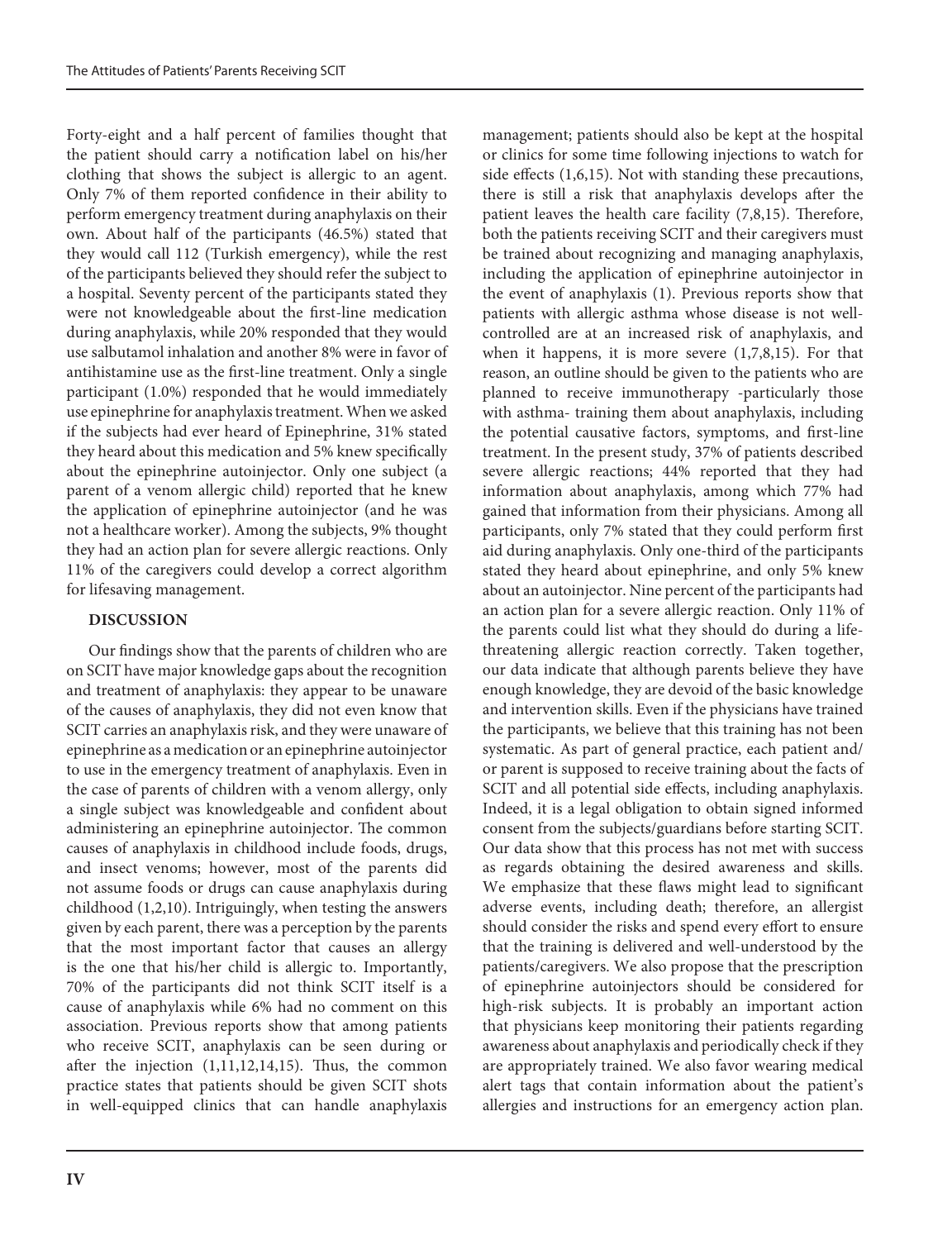This is in line with recommendations of various Allergy Societies from Europe and USA, and a recently published Turkish national guideline (16-18).

A potential limitation of our present study is the relatively small sample size and the lack of a control group. In a previous study on teachers, we showed that the teachers lacked sufficient knowledge about anaphylaxis although there were allergic children in their classrooms (13).

In conclusion, SCIT has been considered a risk factor for anaphylaxis in recent years, but guidelines have not specified the need for routinely prescribing an epinephrine autoinjector. Those patients may be at a higher risk of anaphylaxis because of SCIT or pre-existing asthma. We draw attention to the importance of knowledge gaps towards anaphylaxis in a vulnerable group of patients and their families. These findings should lead to implementing strategies towards avoiding poor outcomes of SCITrelated anaphylaxis.

#### **Acknowledgement**

None.

**Conflict of Interest**

The authors declare that they have no conflict of interest.

#### **Authorship Contributions**

Concept: **Hülya Ercan Sarıçoban,** Design: **Hülya Ercan Sarıçoban,** Data collection or processing: **Mustafa Berber, Hülya Ercan Sarıçoban,** Analysis or Interpretation: **Ahmet Özen,** Literature search: **Mustafa Berber,** Writing: **Mustafa Berber, Meltem Uğraş,** Approval: **Mustafa Berber.**

#### **REFERENCES**

- 1. Cox L, Nelson H, Lockey R, Calabria C, Chacko T, Finegold I, et al. Allergen immunotherapy: A practice parameter third update. J Allergy Clin Immunol 2011;127:S1-55.
- 2. Kim JM, Lin SY, Suarez-Cuervo C, Chelladurai Y, Ramanathan M, Segal JB, et al. Allergen-specific immunotherapy for pediatric asthma and rhinoconjunctivitis: A systematic review. Pediatrics 2013;131:1155-67.
- 3. Bernstein DI, Wanner M, Borish L, Liss GM; Immunotherapy Committee, American Academy of Allergy, Asthma and Immunology. Twelve-year survey of fatal reactions to allergen injections and skin testing: 1990-2001. J Allergy Clin Immunol 2004;113:1129-36.
- 4. Cox L, Larenas-Linnemann D, Lockey RF, Passalacqua G. Speaking the same language: The World Allergy Organization Subcutaneous Immunotherapy Systemic Reaction Grading System. J Allergy Clin Immunol 2010;125:569-74.
- 5. Kartal O, Gulec M, Caliskaner Z, Musabak U, Sener O. Safety of subcutaneous immunotherapy with inhalant allergen extracts: A single-center 30-year experience from Turkey. Immunopharmacol Immunotoxicol 2015;37:280-6.
- 6. Cox L, Aaronson D, Casale TB, Honsinger R, Weber R. Allergy immunotherapy safety: Location matters! J Allergy Clin Immunol Prac 2013;1:455-7.
- 7. Lockey RF, Benedict LM, Turkeltaub PC, Bukantz SC. Fatalities from immunotherapy (IT) and skin testing (ST). J Allergy Clin Immunol 1987;79(4):660-77.
- 8. Reid MJ, Lockey RF, Turkeltaub PC, Platts-Mills TA. Survey of fatalities from skin testing and immunotherapy 1985-1989. J Allergy Clin Immunol 1993;92:6-15.
- 9. Epstein TG, Liss GM, Murphy-Berendts K, Bernstein DI. Immediate and delayed-onset systemic reactions after subcutaneous immunotherapy injections: ACAAI/AAAAI surveillance study of subcutaneous immunotherapy: Year 2. Ann Allergy Asthma Immunol 2011;107:426-31.
- 10. Epstein TG, Liss GM, Murphy-Berendts K, Bernstein DI. AAAAI and ACAAI surveillance study of subcutaneous immunotherapy, Year 3: What practices modify the risk of systemic reactions? Ann Allergy Asthma Immunol 2013;110:274-8.
- 11. Epstein TG, Liss GM, Murphy-Berendts K, Bernstein DI. Risk factors for fatal and nonfatal reactions to subcutaneous immunotherapy: National surveillance study on allergen immunotherapy (2008-2013). Ann Allergy Asthma Immunol 2016;116:354-9.
- 12. Epstein TG, Liss GM, Murphy-Berendts K, Bernstein DI. AAAAI/ ACAAI surveillance study of subcutaneous immunotherapy, years 2008-2012: An update on fatal and nonfatal systemic allergic reactions. J Allergy Clin Immunol Pract 2014;2:161-7.
- 13. Ercan H, Ozen A, Karatepe H, Berber M, Cengizlier R. Primary school teachers' knowledge about and attitudes toward anaphylaxis. Pediatr Allergy Immunol 2012;23:428-32.
- 14. Amin HS, Liss GM, Bernstein DI. Evaluation of near-fatal reactions to allergen immunotherapy injections. J Allergy Clin Immunol 2006;117:169-75.
- 15. Jutel M, Agache I, Bonini S, Burks AW, Calderon M, Canonica W, et al. International Consensus on Allergen Immunotherapy II: Mechanisms, standardization, and pharmacoeconomics. J Allergy Clin Immunol 2016;137:358-68.
- 16. Muraro A, Roberts G, Worm M, Bilò MB, Brockow K, Fernández Rivas M, et al. EAACI Food Allergy and Anaphylaxis Guidelines Group. Anaphylaxis: Guidelines from the European Academy of Allergy and Clinical Immunology. Allergy 2014;69:1026-45.
- 17. Simons FE, Ardusso LR, Dimov V, Ebisawa M, El-Gamal YM, Lockey RF, et al. World Allergy Organization. World Allergy Organization Anaphylaxis Guidelines: 2013 update of the evidence base. Int Arch Allergy Immunol 2013;162:193-204.
- 18. Orhan F, Civelek E, Şahiner UM, Arga M, Can D, Çalışkaner AZ, et al. Anaphylaxis: Turkish National Guideline 2018. Asthma Allergy Immunology 2018;16:1-61.